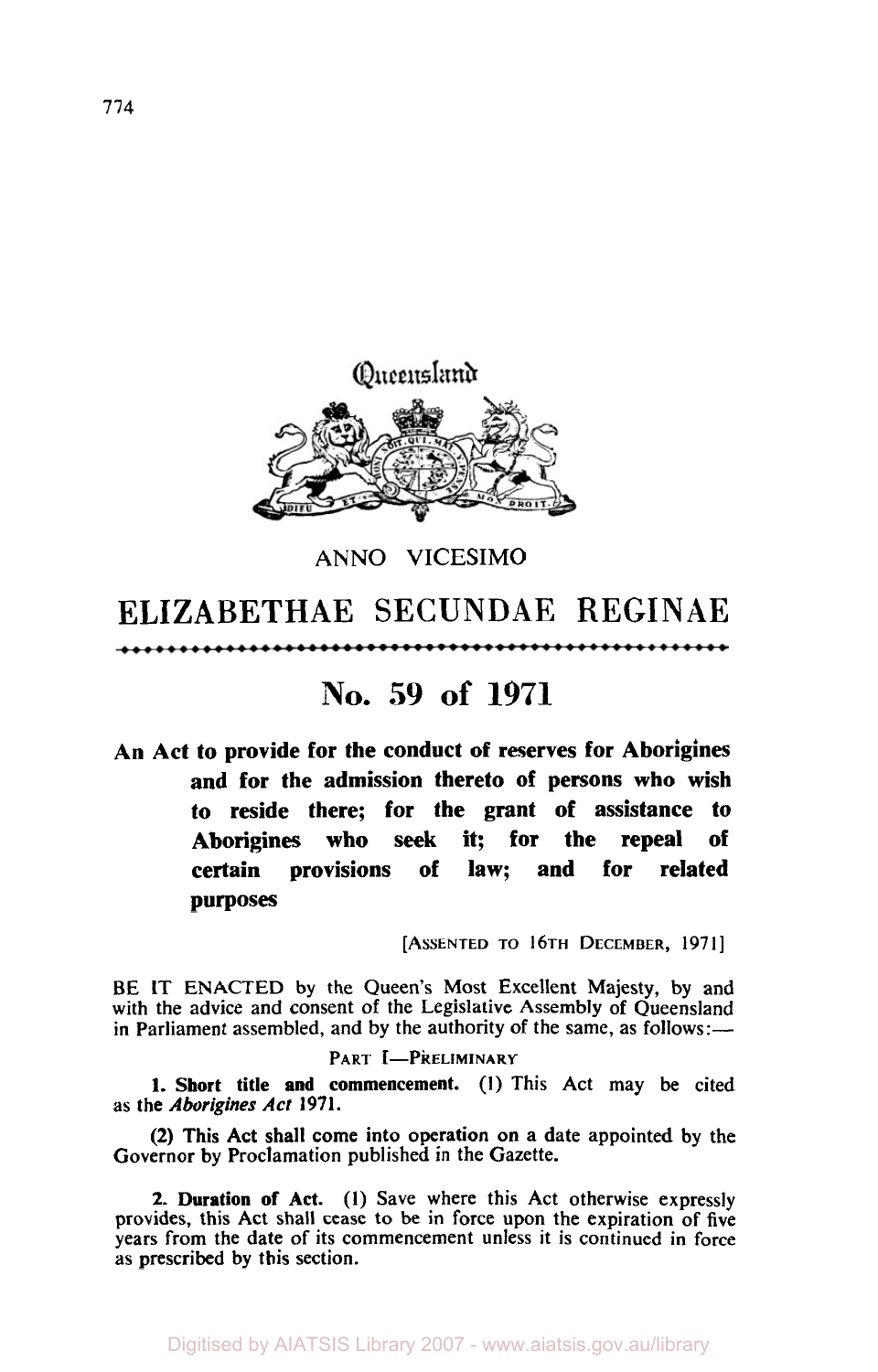(2) The Governor in Council may from time to time, during the continuance in force of this Act, by Proclamation continue the Act or any provision thereof in force for a further period specified therein but not exceeding five years from the date on which the Act or the provision would otherwise have ceased to be in force pursuant to the preceding subsection or, as the case may be, pursuant to a Proclamation made for the purposes of this subsection, and in such case this Act or the provision shall cease to be in force upon the expiration of the period specified in the Proclamation last duly made.

**(3) A** Proclamation made for the purposes of subsection (2) of this section shall be published in the Gazette and shall, as soon as practicable thereafter, be tabled by the Minister in the Legislative Assembly.

**3. Arrangement of Act.** This Act is arranged in Parts as follows:— PART I-PRELIMINARY (ss. 1-6);

PART II-ADMINISTRATION (ss. 7-14);

PART III-RESERVES (ss. 15-35);

PART IV-ASSISTANCE SOUGHT BY ABORIGINES (ss. 36-47);

PART V-GENERAL PROVISIONS (SS. 48-57);

SCHEDULE.

**4.** Repeals and savings. **(I)** The Acts and the enactment specified in the schedule to this Act are repealed and, in this Act, the Acts so repealed are referred to as the repealed Acts.

(2) An area that, at the date of commencement of this Act, is a reserve or is an area set apart and reserved for Aborigines for the purposes of the repealed Acts shall be deemed to have been so reserved for the purposes of this Act.

(3) A community for Aborigines under the repealed Acts that exists at the date of commencement of this Act shall be deemed to have been established under this Act.

**(4)** A person who, at the date of commencement of this Act, holds an appointment for the purposes of the repealed Acts, if the appointment is material to the purposes of this Act, shall, subject to the conditions of his appointment thereto, continue to hold the appointment for the purposes of this Act.

**(5)** An agreement made by the Director as a condition precedent to or otherwise in connexion with his granting a permit under section 36 of The *Aborigines' and Torres Strait Islanders' Affairs Act of* **1965**  shall be enforceable by and against any party thereto according to its terms and the making by the Director of such an agreement that provides for participation by the Director or any other person in the profits of a mining venture or mining ventures carried on in a reserve is hereby declared to be and shall be deemed **to** have always been a valid exercise by the Director of his powers and authorities, notwithstanding the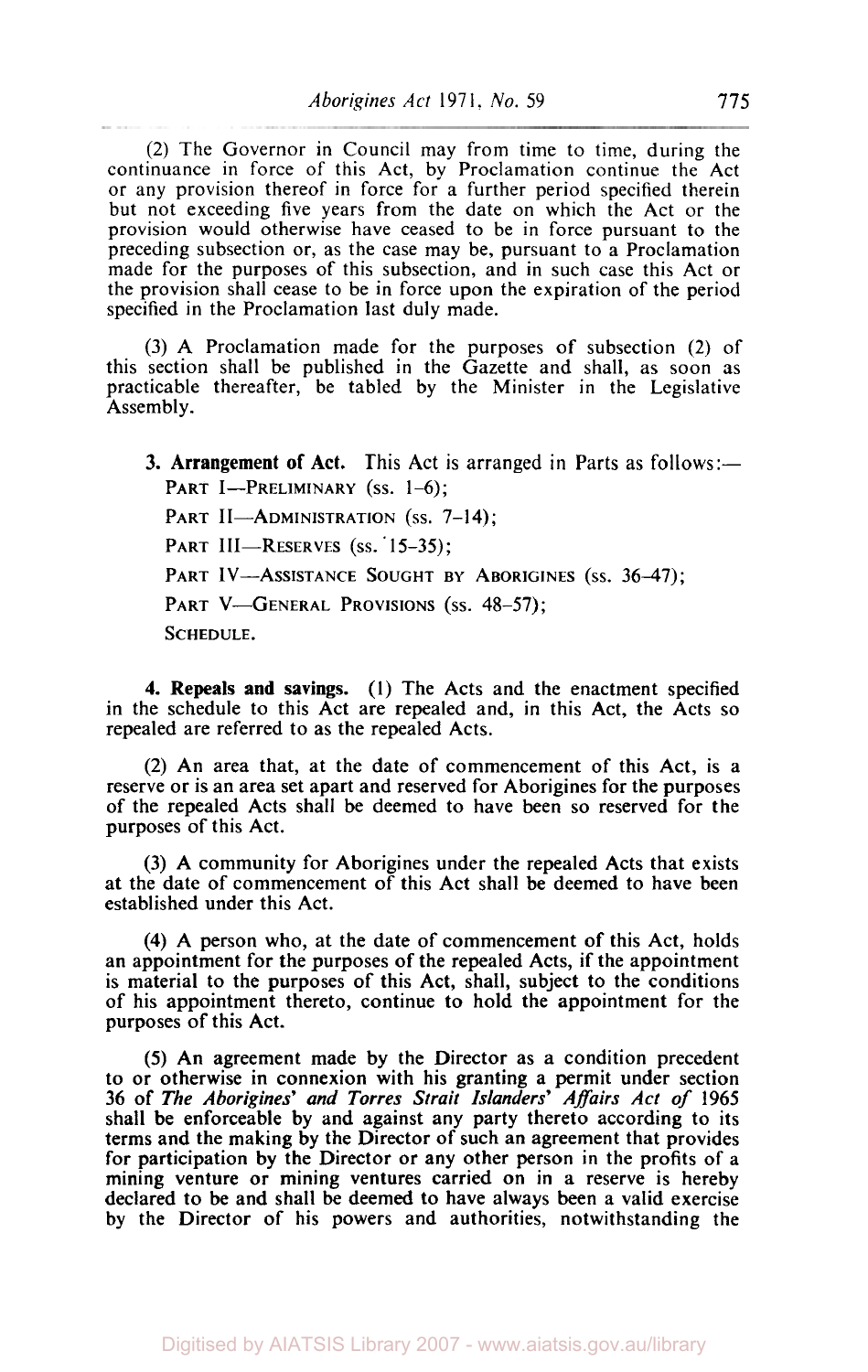provisions of *The Mining Acts* 1898 *to* 1967 or of any Act passed in amendment thereof or in substitution therefor, or of any other Act relating to mining.

The provisions of this subsection, as subsequently amended, shall continue in force until they are repealed.

**(6) A** management of property of an assisted Aborigine undertaken under the repealed Acts and maintained at the date of commencement of this Act shall be deemed to be a management of property under section 37 of this Act and, unless it is terminated in accordance with this Act, shall be maintained in accordance with this Act.

- *5.* **Meaning of terms.** Save where the contrary appears-
	- " Aborigine '' means a person who is a descendant of an indigenous inhabitant of the Commonwealth of Australia other than the Torres Strait Islands;
	- "child" includes any person to whom another stands in *loco parentis;*
	- " Corporation " means the corporation sole preserved, continued in existence and constituted under this Act by the name and style The Corporation of the Director of Aboriginal and Island Affairs;
	- '' Director " means the person who holds the appointment of Director of Aboriginal and Island Affairs and includes a person temporarily discharging the functions of the Director;
	- " district officer " includes the Director, the Deputy Director, an assistant district officer, and any person duly acting as district officer;
	- '' instrument " means any document, of a testamentary nature or otherwise, whereby property or any interest therein is disposed of or charged or agreed so to be;
	- " Minister " means the Minister for Conservation, Marine and Aboriginal Affairs or other Minister of the Crown charged with the administration of this Act and includes a person temporarily performing the duties of the Minister;
	- " premises " means any land and any building or part thereof;
	- " reserve " means any land reserved and set apart by the Governor in Council for the benefit of Aborigines under the provisions of law relating to Crown lands;
	- " Stipendiary Magistrate " includes any person duly acting as a Stipendiary Magistrate;
	- " Torres Strait Island " means an island lying north of 11 degrees South latitude that is part of the State of Queensland.

**6. Abolition of status** " **assisted Aborigine** ". On and from the date of commencement of this Act a person who immediately before that date was an assisted Aborigine shall cease to be an assisted Aborigine.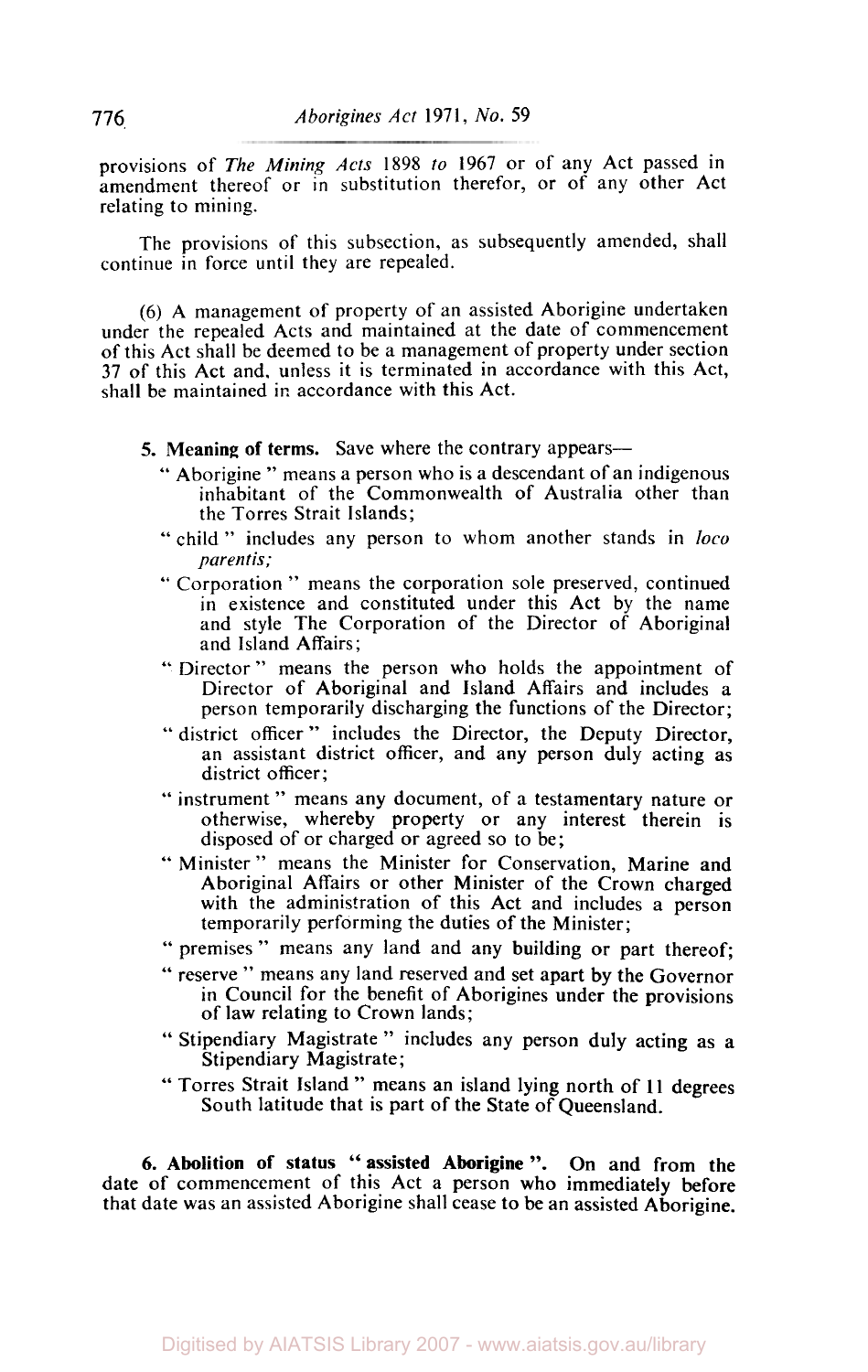#### PART II-ADMINISTRATION

**7.** Director. (1) The Governor in Council may appoint a person to be Director of Aboriginal and Island Affairs.

- **(2)** The Director-
	- (a) may exercise such powers and shall perform such functions and duties as are conferred or imposed on him by this Act or as are necessary or expedient to effect the purposes of this Act;
	- (b) may of his own motion and shall at the direction of the Minister make or cause to be made such inspections, investigations and inquiries as touch upon matters material to the administration of this Act;
	- (c) shall, at least once in each year, inspect every mission conducted by a church, religious body, or secular organization for the benefit of Aborigines;
	- (d) shall report fully to the Minister on every inspection, investigation, or inquiry made for the purposes of this Act.

8. Incorporation of Director. (1) The corporation sole constituted under section 10A of *The Aborigines' and Torres Strait Islanders' Affairs Act of* 1965 as subsequently amended is preserved, continued in existence and constituted under this Act under the name and style The Corporation of the Director of Aboriginal and Island Affairs.

(2) The Corporation is constituted by the person who at the material time holds the appointment of Director of Aboriginal and Island Affairs and, under the name and style assigned to it by this section,-

- (a) has perpetual succession and a common seal;
- (b) is capable in law of suing and being sued, of compounding or proving in a court of competent jurisdiction all debts or sums of money due to it;
- (c) is capable in law, as trustee or as beneficial owner, of acquiring, holding, letting, leasing, alienating, conveying and otherwise dealing with property, real and personal, situated within or outside the State;
- (d) is capable in law of doing and suffering all such other things as bodies corporate may in law do and suffer.

**(3)** All courts, judges, justices and persons acting judicially shall take judicial notice of the seal of the Corporation affixed to any writing and, until the contrary is proved, shall presume that it was duly affixed to the writing in question.

**(4)** With respect to the exercise of any of its powers and with respect to any matter arising in connexion therewith the Corporation has all the privileges, rights and remedies of the Crown.

*(5)* The provisions of this section, as subsequently amended, shall continue in force until they are repealed.

*9.* **Deputy Director. (1)** The Governor in Council may appoint **a** person to be Deputy Director of Aboriginal and Island Affairs.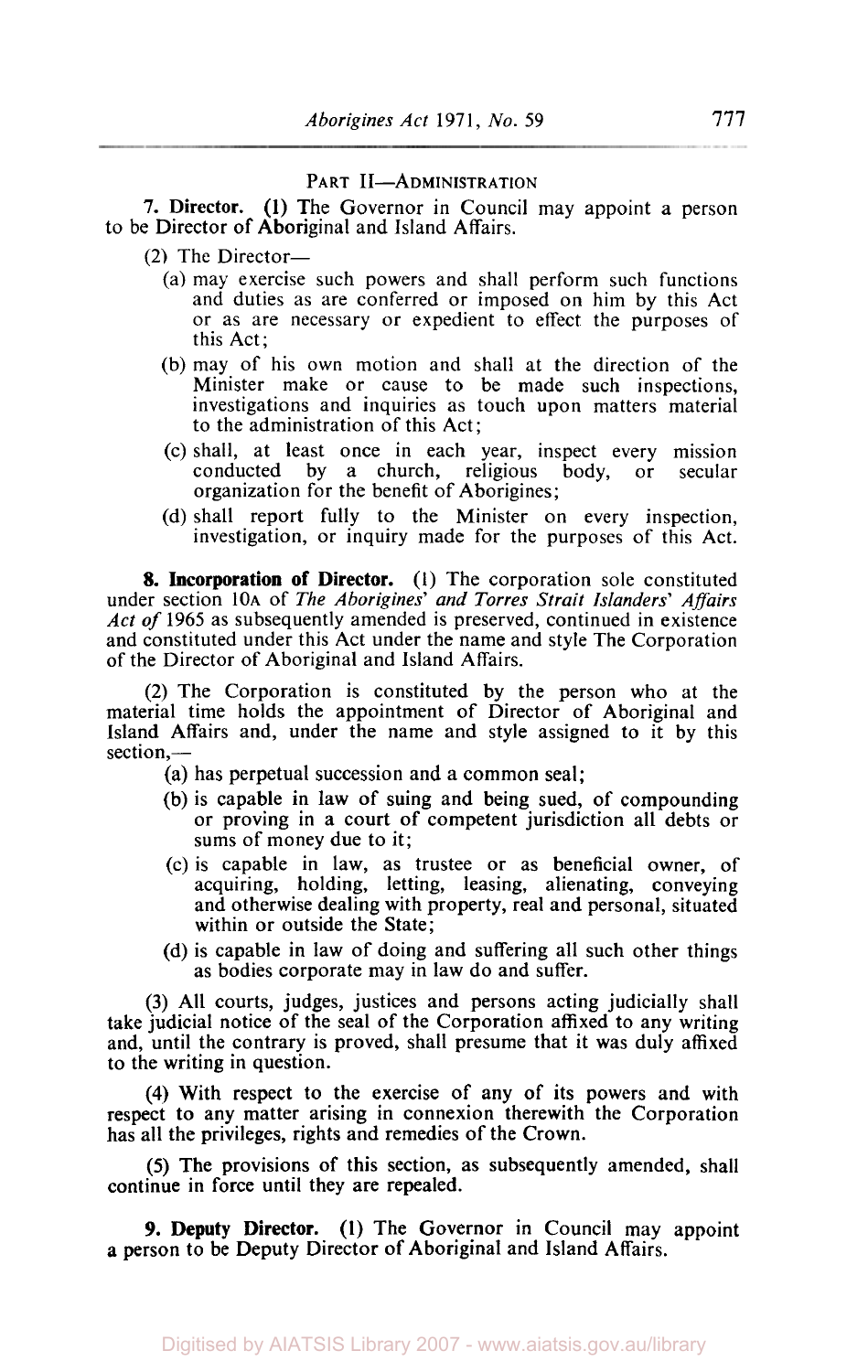(2) The Deputy Director may exercise such powers and shall perform such functions and duties as the Director from time to time directs and, when there is no Director or the Director is not available to exercise and perform his powers and functions, may exercise the powers and shall perform the functions and duties of the Director.

**10.** Districts **and** district officers. (I) A part of the State that is a Magistrates Courts District for the purposes of *The Justices Acts* **1886**  *to* **1968** shall, on and from the date of commencement of this Act, without further or other appointment, be a district called by the same name for the purposes of this Act.

**(2)** The Governor in Council may appoint a person to be a district officer or an assistant district officer.

A district officer or an assistant district officer may be appointed in relation to one or more districts.

**(3)** On and from the date of commencement of this Act unless and until the Governor in Council otherwise appoints-

- (a) in relation to the Magistrates Courts District of Somerset, the manager of the Department **of** Aboriginal and Island Affairs at Thursday Island shall be district officer and each of the persons who hold the appointments Assistant Manager of that department at Thursday Island shall be assistant district officer;
- (b) in relation to every other Magistrates Courts District, the person who is clerk of the court for the purposes of *The Justices Acts* **1886** *to* **1968** shall be district officer in relation to the district for which he is such clerk.

**(4)** A district officer, in respect of his district, may exercise such powers and shall perform such functions and duties as are conferred or imposed on him by this Act or as the Director directs and, subject to the Director, shall be responsible for the administration of this Act within his district.

**11.** Visiting justices. (I) The Governor in Council may appoint a justice to be a visiting justice in relation to one or more reserves. '

**(2)** At least once in every period of three months the visiting justice shall visit every reserve in relation to which he is *so* appointed and shall-

- (a) inspect all premises in the reserve in which Aborigines are accommodated ;
- (b) investigate any complaints by Aborigines resident on the reserve concerning the conduct of the reserve;
- (c) inspect the record **of** punishment inflicted on Aborigines on the reserve by any court that functions on the reserve;
- **(d)** hear and determine summarily complaints against Aborigines on the reserve in cases where a court does not function **on**  the reserve;
- (e) report to the Director as soon as practicable after the completion of his inspection on-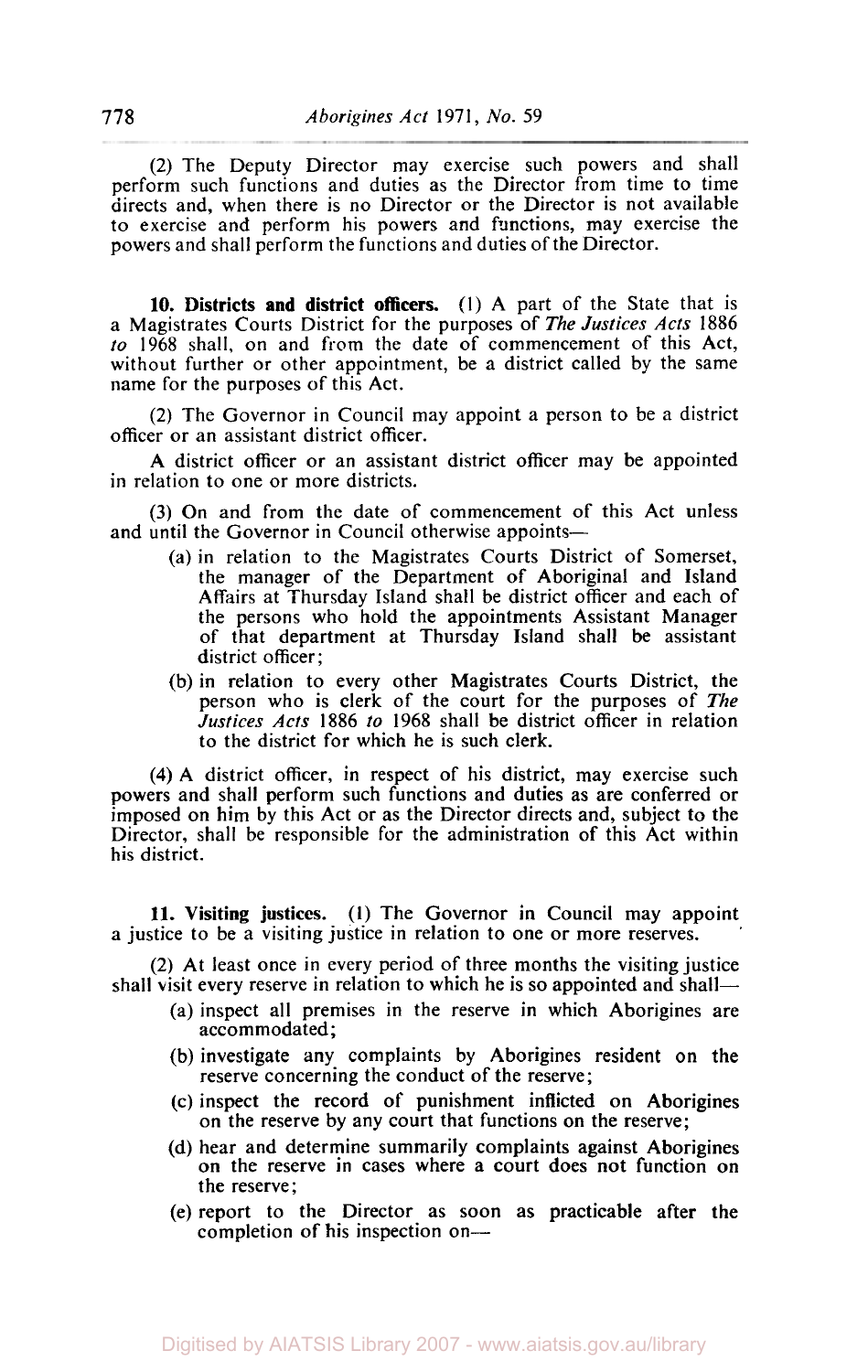- (i) the condition of all premises inspected by him on the reserve;
- (ii) sanitation on the reserve;
- (iii) the general condition of Aborigines on the reserve;
- (iv) the conduct of all persons concerned in the management of the reserve;
- (V) such other matters as the Director directs.

**12. Power of delegation.** (I) The Director may, either generally or otherwise as provided by the instrument of delegation, by writing delegate to any person all or any of his powers, functions and duties except this power of delegation.

**(2)** A power, function or duty so delegated, if exercised or performed by the delegate, shall be exercised or performed by the delegate in accordance with the instrument of delegation.

**(3)** A delegation may be made subject to such terms and limitations as the Director thinks fit including a requirement that the delegate shall report to the Director upon his exercise or performance of the delegated power, function or duty.

(4) Where pursuant to this Act the exercise or performance of any power, function or duty, the subject of a delegation, is made to depend upon the opinion or belief of the Director in relation to any matter, that power, function or duty may be exercised or performed upon the opinion or belief of the delegate who is considering the exercise or performance of that power, function or duty.

*(5)* The Director may make such and so many delegations of the same power, function or duty and to such number of persons as he considers necessary or desirable.

*(6)* A delegation is revocable at the will of the Director and does not prevent the exercise of a power or the performance of a function or duty by him.

**13. Conduct of inspections, etc., by Director or his delegate.** (I) For the purpose of making an inspection, investigation or inquiry for the purposes of this Act the Director, his delegate, and any person whom the Director causes to make such an inspection, investigation or inquiry;

(a) may, subject to this subsection, enter and inspect any premises:

(b) may exercise and shall have the powers. authorities, protection and jurisdiction of a commission under *The Commissions of Inquiry Acts* 1950 *to* 1954 and of a chairman of such a commission except such as are by those Acts confined to **a**  chairman of such a commission who is a Judge of the Supreme Court.

Before entering any dwelling house that is in the occupation of any person, the person seeking entry for the purposes of an inspection, investigation or inquiry shall obtain the consent of the occupier thereof or obtain from a justice a warrant that authorizes such entry.

Any justice who is satisfied upon complaint made that it is desirable for the welfare of Aborigines or for the good order of a reserve or for the proper administration of this Act that any dwelling house should be entered may issue his warrant directed to the complainant authorizing him together with such persons as may act in his aid to enter the dwelling house specified in the warrant.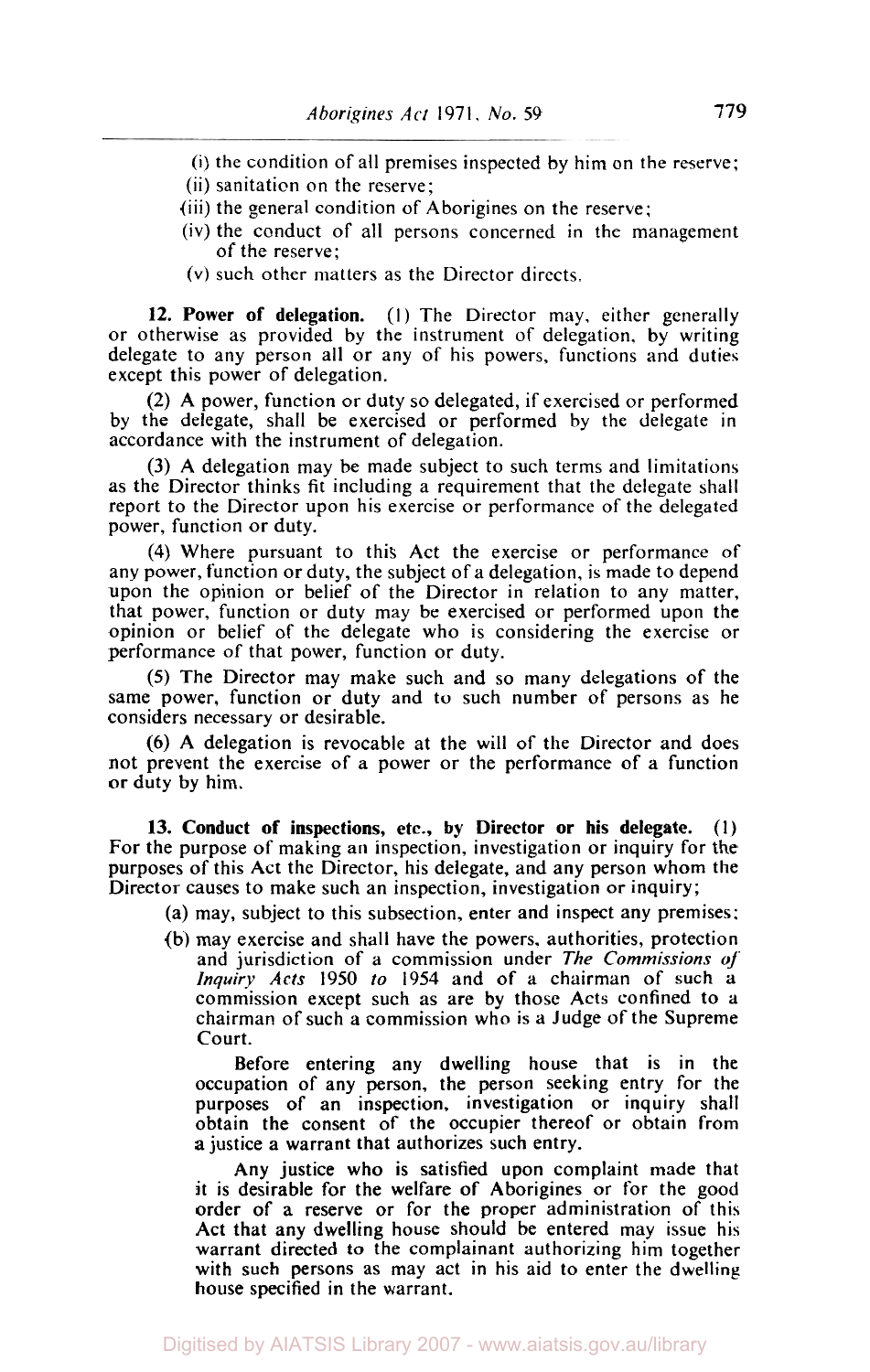A warrant issued under this subsection shall, for a period of one month from the date of its issue, be sufficient authority to the person to whom it is directed and all persons acting in aid of him to enter the dwelling house specified therein and inspect the same.

*(2)* When the Director causes another person to make an inspection, investigation, or inquiry for the purposes of this Act that person shall, **as** soon **as** practicable after its completion, make a full report thereon to the Director.

**14. Annual report by Director.** As soon as practicable after the completion of each year the Director shall report in writing on the administration of this Act during the preceding year to the Minister who shall lay the report before the Legislative Assembly.

#### PART III-RESERVES

**15. Reserves and managers.**  (I) Every reserve shall be conducted and regulated in accordance with this Act.

**(2)** The Governor in Council-

- (a) may appoint a manager of a reserve;
- (b) may place a reserve under the management of a religious organization.

**(3) A** manager of a reserve or, in the case of a reserve placed under the management of a religious organization, the person in charge of that organization within the reserve shall, without further or other appointment be an assistant district officer in relation to the reserve.

A person who is an assistant district officer by virtue of this subsection shall be subject in the administration of this Act to the Minister and the Director but to no other person concerned in the administration of this Act.

**16. Communities.** The Governor in Council may establish on a reserve a community for Aborigines and may appoint such officers, resident or visiting, as he thinks necessary for the well-being of the persons within the community.

In no case shall a community for Aborigines be established on a Torres Strait Island.

**17. Presence on reserve restricted. (1)** A person shall not be on a reserve unless he is entitled under this Act so to be.

Penalty: \$200.

(2) **A** person who contravenes the preceding subsection, irrespective of whether he **is** prosecuted in respect thereof, may be ejected (together with his belongings) from the reserve in question by or at the direction of the Aboriginal Council established for that reserve or **of** the Director, with such force as **is** reasonably necessary to effect the purpose.

**(3)** A person who, having been convicted **of** an offence against subsection **(1)** of this section, persists in or again commits the contravention in respect **of** the same reserve commits a continuing offence against this Act, may be prosecuted therefor from time to time for as long as his contravention continues, and is liable to a penalty **of \$10** for each day during which his contravention continues.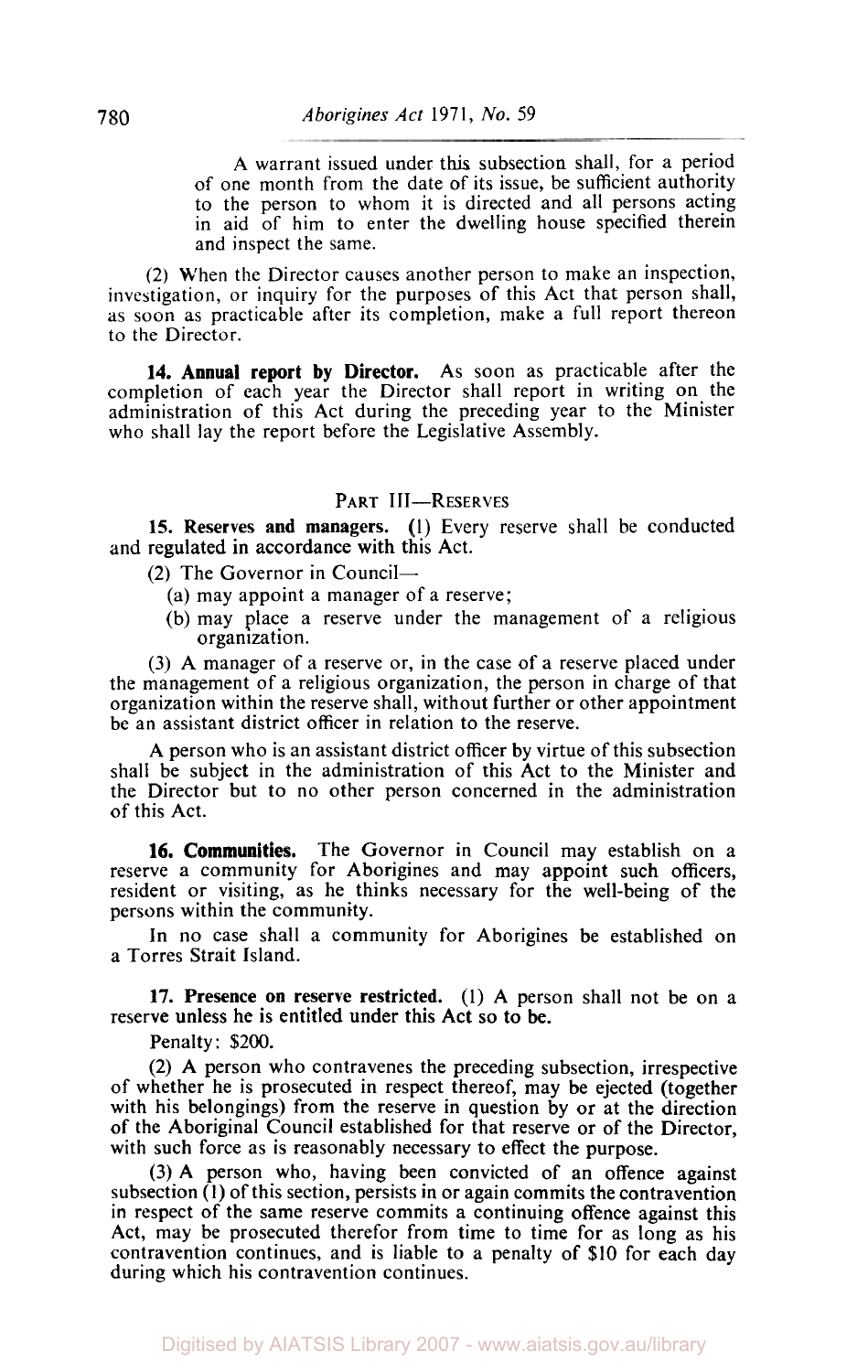**18. Person entitled to be on reserve without further authority. (1)** The following persons are entitled to be on a reserve for as long as the proper administration of this Act requires their presence thereon-

- (a) the Minister;
- (b) the Director and the Deputy-Director;
- (c) a person who is acting in the exercise of a power or the discharge of a function or duty conferred or imposed on him by or under this Act;
- (d) a person who is a member of the household of a person who is for the time being entitled to be on a reserve pursuant to the preceding provision (c).

(2) A person who is empowered or required by law to exercise a power or perform a function or duty and any member of the household of that person is entitled to be on a reserve for as long as the proper exercise or performance of that power, function or duty requires his presence thereon.

**(3)** A member of the Parliament of the State or of the Commonwealth whose electorate includes a reserve is entitled to be on the reserve

**19. Entitlement to be on reserve under authority of permit.** A person specified in a permit duly granted by an Aboriginal Council or the Director under this Act or a person who belongs to a class of children specified in such a permit is entitled to be on the reserve to which the permit relates-

- (a) for the limited time specified in the permit or, if no time is specified, indefinitely; or
- (b) until the permit is revoked in respect of that person,

whichever is the shorter period.

**20. Application for authority to reside on reserve. (1)** Any Aborigine who desires to reside on **a** reserve for a period exceeding one month may make application-

- (a) where the reserve is one for which an Aboriginal Council is established, to the chairman of the council:
- (b) where the reserve is one for which an Aboriginal Council is not established, to the Director,

for a permit to reside on the reserve.

**(2)** An application may include the applicant's spouse and children under the age of seventeen years and future children but otherwise shall relate to one person only.

**21. Determination of application under** *s.* **20.** (1) A permit to reside on a reserve shall be granted to an applicant if and only if the Director is or, where the reserve is one for which an Aboriginal Council is established, the Council and the Director are satisfied-

- (a) that residence on the reserve is in the best interests of the applicant or, as the case may be, the applicant and the other persons included in the application; and
- (b) that such residence by the applicant or, as the case may be, the applicant and of such persons will not be detrimental to other residents of the reserve or to the reserve itself,

and in all other cases shall be withheld.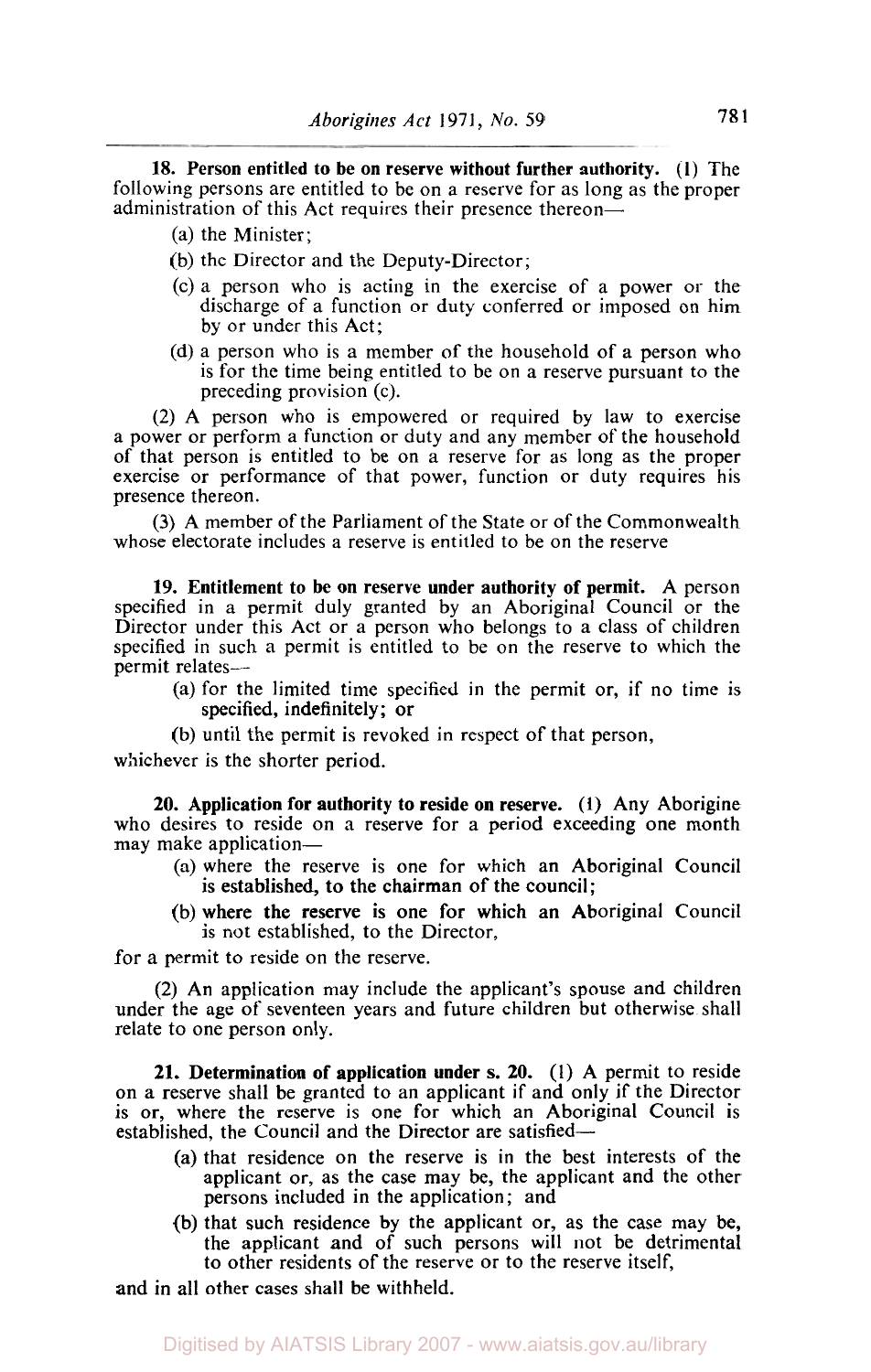*(2)* A permit to reside on a reserve granted otherwise than in accordance with subsection **(1)** of this section or with section 27 of this Act shall be of no force or effect.

**22. Scope and authority of permit to reside.** A permit to reside on a reserve granted by an Aboriginal Council or the Director upon an application therefor duly made to it or him under section 20 of this Act-

- (a) may include within its scope not only the applicant but all or any of the persons properly included in his application;
- (b) may be granted, according as the application therefor seeks, for a limited time specified in the permit or for an indefinite period ;
- (c) shall be deemed to have been granted to each person specified in the permit or belonging to a class of children specified therein.

**23. Permit to visit reserve. (1)** Any person, whether an Aborigine or not, who desires to be on a reserve for a period not exceeding one month may make application-

- (a) where the reserve is one for which an Aboriginal Council is established, to the chairman of the council or to the Director;
- (b) where the reserve is one for which an Aboriginal Council is not established, to the Director,

for a permit to visit the reserve.

therein as seeking the permit. *(2)* An application may include any number of persons particularized

**24. Determination of application under s. 23. (1)** A permit to visit a reserve may be granted to an applicant if the Aboriginal Council for the reserve to which the application relates or, where the application is made to the Director, the Director is satisfied that the presence on the reserve of the applicant and of the other persons (if any) included in the application will not be detrimental to the residents of the reserve or to the reserve itself.

**(2)** In no case shall it be obligatory on an Aboriginal Council or the Director to grant a permit to visit a reserve.

**(3)** A permit, if granted-

- (a) may be granted in respect of all or any of the persons particularized in the application therefor as seeking the permit;
- (b) shall be of force and effect for the limited time specified therein in relation to the reserve specified therein unless it is sooner revoked as prescribed;
- (c) shall be deemed to have been granted to each **of** the persons in respect of whom it is granted.

established for the reserve to which the permit relates or the Director may- 25. Summary revocation of permit. (1) The Aboriginal Council

(a) of its or his own motion, revoke a permit granted under section **24** of this Act in respect of all or any of the persons to whom it was granted;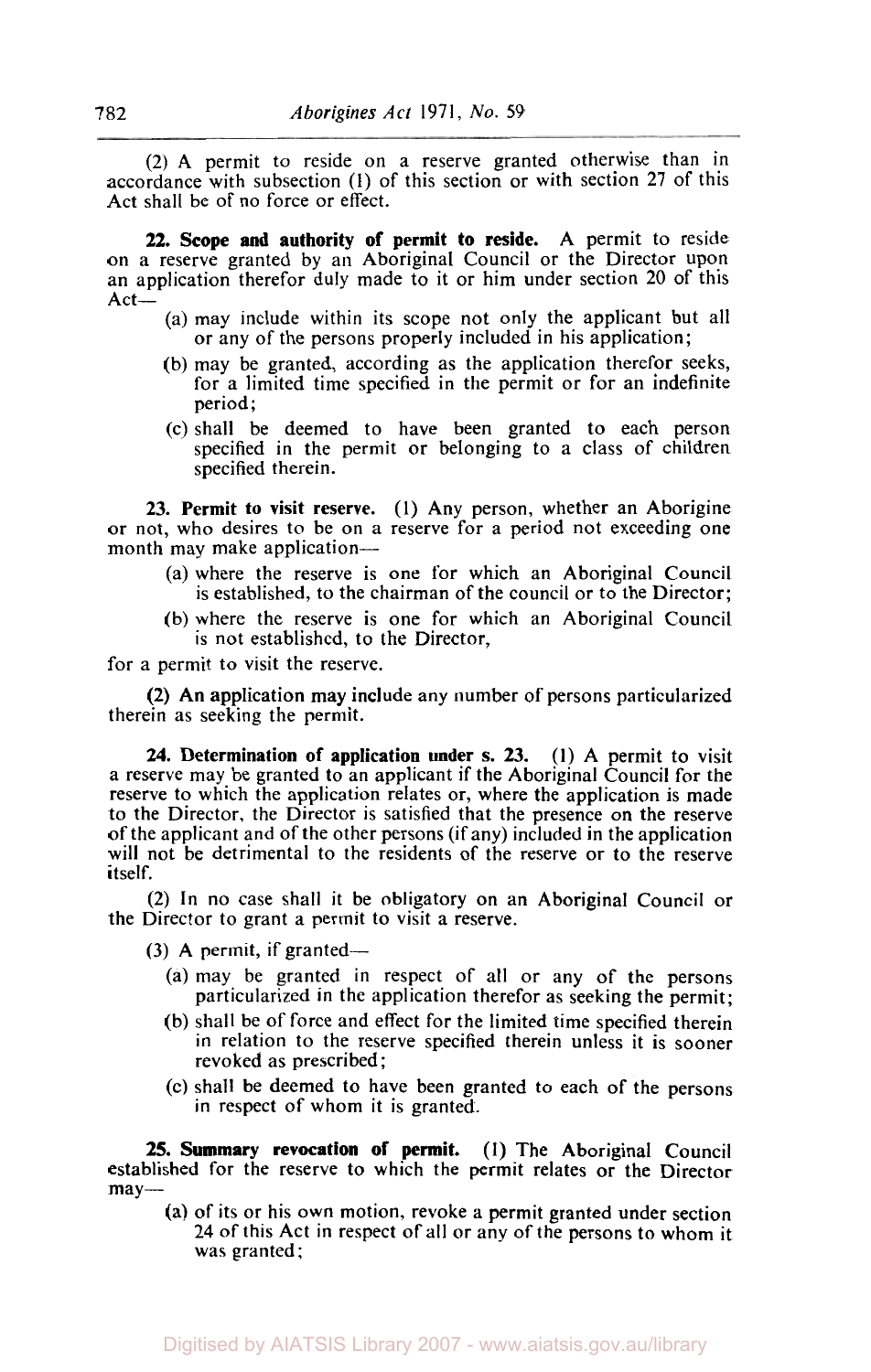(b) at the request of a person to whom a permit is granted under section **21** or **24** of this Act, revoke that permit in respect of the person who makes the request and in respect of all or any other persons to whom that permit is granted and the request relates.

For the purpose of exercising the power conferred by this subsection it is immaterial that the permit in question was not granted by an Aboriginal Council or, as the case may be, the Director.

(2) A revocation of permit under this section shall be by way of written notice given to the person or persons affected by the revocation.

26. Revocation of permit by " show cause " procedure. (1) An Aboriginal Council established for a reserve to which the permit relates or the Director may in accordance with this section revoke a permit granted under section 21 of this Act.

For the purpose of exercising the powers conferred by this section it is immaterial that the permit in question was not granted by an Aboriginal Council or, as the case may be, the Director.

**(2)** The chairman of the Aboriginal Council concerned or the Director shall cause to be given to each person in respect of whom the council or, as the case may be, the Director seeks to revoke the permit a notice in writing requiring him to show cause at the time and place therein appointed why the permit should not be revoked in respect of him.

A copy of a notice given by the chairman of an Aboriginal Council shall be given to the Director and a copy of a notice given by the Director shall be given to the chairman of the Aboriginal Council (if any) established for the reserve to which the permit relates.

(3) If at the time and place appointed in the notice to show cause, or at any other time or place to which the matter is adjourned, cause is not shown to the satisfaction of the Aboriginal Council or, as the case may be, the Director why the permit should not be revoked in respect of any person or persons to whom the notice relates the council or, as the case may be, the Director may revoke the permit in respect of that person or those persons.

**(4)** A revocation of permit under this section shall be in writing and a copy thereof shall be given to the person or persons affected by the revocation.

**27.** Reference from refusal **or** revocation of permit. **(1)** An Aborigine aggrieved by-

- (a) the withholding by an Aboriginal Council or by the Director of a permit applied for under section 20 of this Act; or
- (b) the revocation by an Aboriginal Council or by the Director under section 26 of this Act of a permit granted under section 21 of this Act,

may institute a reference therefrom by way of application to a Stipendiary Magistrate who constitutes the Magistrates Court in the district in which is situated the reserve for residence on which the permit was sought or, as the case may be, on which the aggrieved person was resident at the time of the revocation.

A reference shall **be** instituted within 28 days after the decision of the Aboriginal Council or, as the case may be, the Director is furnished to the person thereby aggrieved by lodging the application signed by the applicant with the clerk of the court in such district.